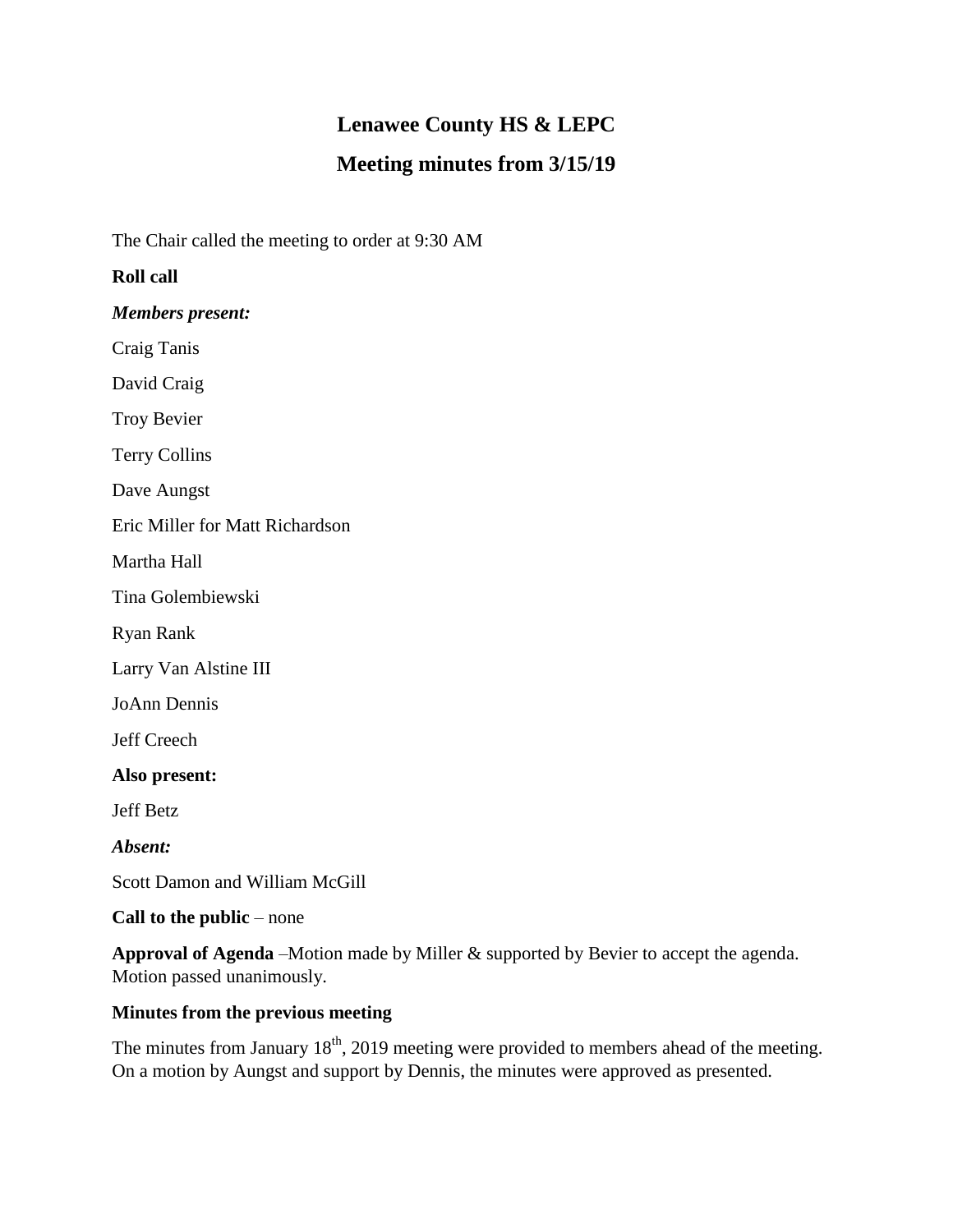**Financial report-** The secretary reviewed the FY16, FY17 & FY18 grant fund balance as well as the Rover Donation fund balance. The financial report was accepted on a motion by VanAlstine and support by Collins.

**Emergency Manager's report** – Written report submitted provided highlights of Emergency Manager's activities from January and February 2019.

**E-911 updates** -Lt. Aungst provided the committee a written report and gave an update on the 800 MHz radio project.

**Health sub-committee-** Martha Hall highlighted the activities from the written report submitted prior to the meeting.

**Drone Sub-committee** – Rank updated the committee on requests from the chemical companies for a letter of confidentiality on use of the drone. A copy of the letter was presented to the committee. Rank also informed the committee of an upcoming Drone Sub-committee meeting on a date to be determined in the near future.

### **Old Business**

Tanis updated the committee on the following training classes:

- NWS Skywarn Weather Spotter Training April 11th from 7-8:30 at Siena Heights University Dominican Hall – Reukert Auditorium
- 2 Federally Funded Classes from Univ. of Southern Miss & NCS4
	- o AWR-167 Sport Event Risk Management April 9th & 10th at Adrian College Caine Student Center – Hickman Boardroom
	- o MGT-412 Sport Venue Evacuation & Protective Actions May 15th & 16th at Siena Heights Dominican Hall 1st Floor Conference Room.

#### **New Business**

- Tanis updated the committee on Severe Weather Awareness Week March 25-29
	- $\degree$  Statewide Tornado Test March 27<sup>th</sup> at 1:00 pm
	- $\circ$  Lenawee Co. Tornado Siren Test March 28<sup>th</sup> at 5:55 pm
- Recommendation to Board of Commissioner's for Jeff Ewald to be the alternate for Troy Bevier. A motion was made by Miller to recommend Jeff Ewald be the alternate for Troy Bevier. The motion was supported by Collins and approved unanimously.
- Removal of Bill McGill and his alternate from the LEPC due to lack of participation. A motion was made by Collins and supported by Bevier to remove Bill McGill and his alternate from the LEPC for lack of participation. Motion passed unanimously.
- Grant Request 2019 Great Lakes Homeland Security Conference in Grand Rapids
	- o FY17 SHSP Not to exceed \$400 for meals and mileage for Craig Tanis & Jeff Betz to attend the GLHSC. A motion was made by Aungst and supported by Hall to approve an amount not to exceed \$400 from FY17 SHSP funding for meals and mileage for Craig Tanis and Jeff Betz for the 2019 Great Lakes Homeland Security Conference in Grand Rapids this May. Motion passed unanimously.